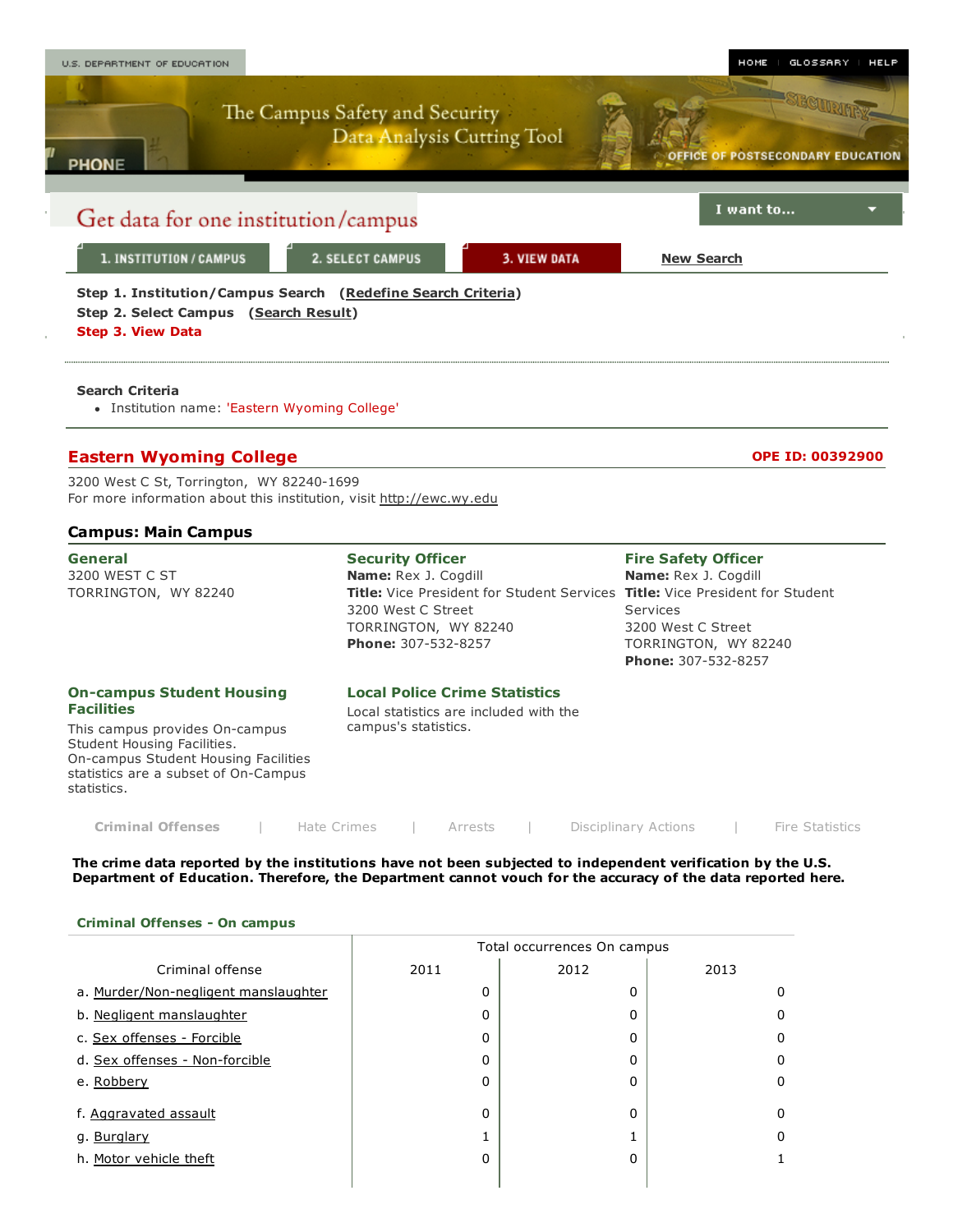### Criminal Offenses - On-campus Student Housing Facilities

|                                      | Total occurrences in On-Campus Student Housing Facilities |          |      |  |  |  |  |  |
|--------------------------------------|-----------------------------------------------------------|----------|------|--|--|--|--|--|
| Criminal offense                     | 2011                                                      | 2012     | 2013 |  |  |  |  |  |
| a. Murder/Non-negligent manslaughter | 0                                                         | O        | 0    |  |  |  |  |  |
| b. Negligent manslaughter            | 0                                                         | 0        | 0    |  |  |  |  |  |
| c. Sex offenses - Forcible           | 0                                                         | 0        | 0    |  |  |  |  |  |
| d. Sex offenses - Non-forcible       | 0                                                         | 0        | 0    |  |  |  |  |  |
| e. Robbery                           | 0                                                         | 0        | 0    |  |  |  |  |  |
| f. Aggravated assault                | 0                                                         | O        | 0    |  |  |  |  |  |
| g. Burglary                          | 0                                                         | 0        | 0    |  |  |  |  |  |
| h. Motor vehicle theft               | 0                                                         | $\Omega$ | 0    |  |  |  |  |  |
| i. Arson                             |                                                           | 0        | 0    |  |  |  |  |  |

### Caveat:

### Criminal Offenses - Noncampus

|                                      | Total occurrences in<br>or on Noncampus buildings or properties |      |      |  |  |  |  |  |
|--------------------------------------|-----------------------------------------------------------------|------|------|--|--|--|--|--|
| Criminal offense                     | 2011                                                            | 2012 | 2013 |  |  |  |  |  |
| a. Murder/Non-negligent manslaughter |                                                                 |      | 0    |  |  |  |  |  |
| b. Negligent manslaughter            |                                                                 |      | 0    |  |  |  |  |  |
| c. Sex offenses - Forcible           |                                                                 |      | 0    |  |  |  |  |  |
| d. Sex offenses - Non-Forcible       |                                                                 |      | 0    |  |  |  |  |  |
| e. Robbery                           |                                                                 |      | 0    |  |  |  |  |  |
| f. Aggravated assault                |                                                                 |      | 0    |  |  |  |  |  |
| g. Burglary                          |                                                                 |      | 0    |  |  |  |  |  |
| h. Motor vehicle theft               |                                                                 |      | 0    |  |  |  |  |  |
| i. Arson                             |                                                                 |      | 0    |  |  |  |  |  |

Caveat:

|                                      |          | Total occurrences on Public Property |      |
|--------------------------------------|----------|--------------------------------------|------|
| Criminal offense                     | 2011     | 2012                                 | 2013 |
| a. Murder/Non-negligent manslaughter | 0        | 0                                    | Ω    |
| b. Negligent manslaughter            | 0        | 0                                    |      |
|                                      |          |                                      |      |
| c. Sex offenses - Forcible           | 0        | 0                                    | 0    |
| d. Sex offenses - Non-forcible       | 0        | 0                                    | 0    |
| e. Robbery                           | $\Omega$ | 0                                    | 0    |
| f. Aggravated assault                | 0        | 0                                    | 0    |
| g. Burglary                          | 0        | 0                                    | 0    |
| h. Motor vehicle theft               | 0        | 0                                    | 0    |
| i. Arson                             | 0        | 0                                    |      |

## **Criminal Offenses - Public Property**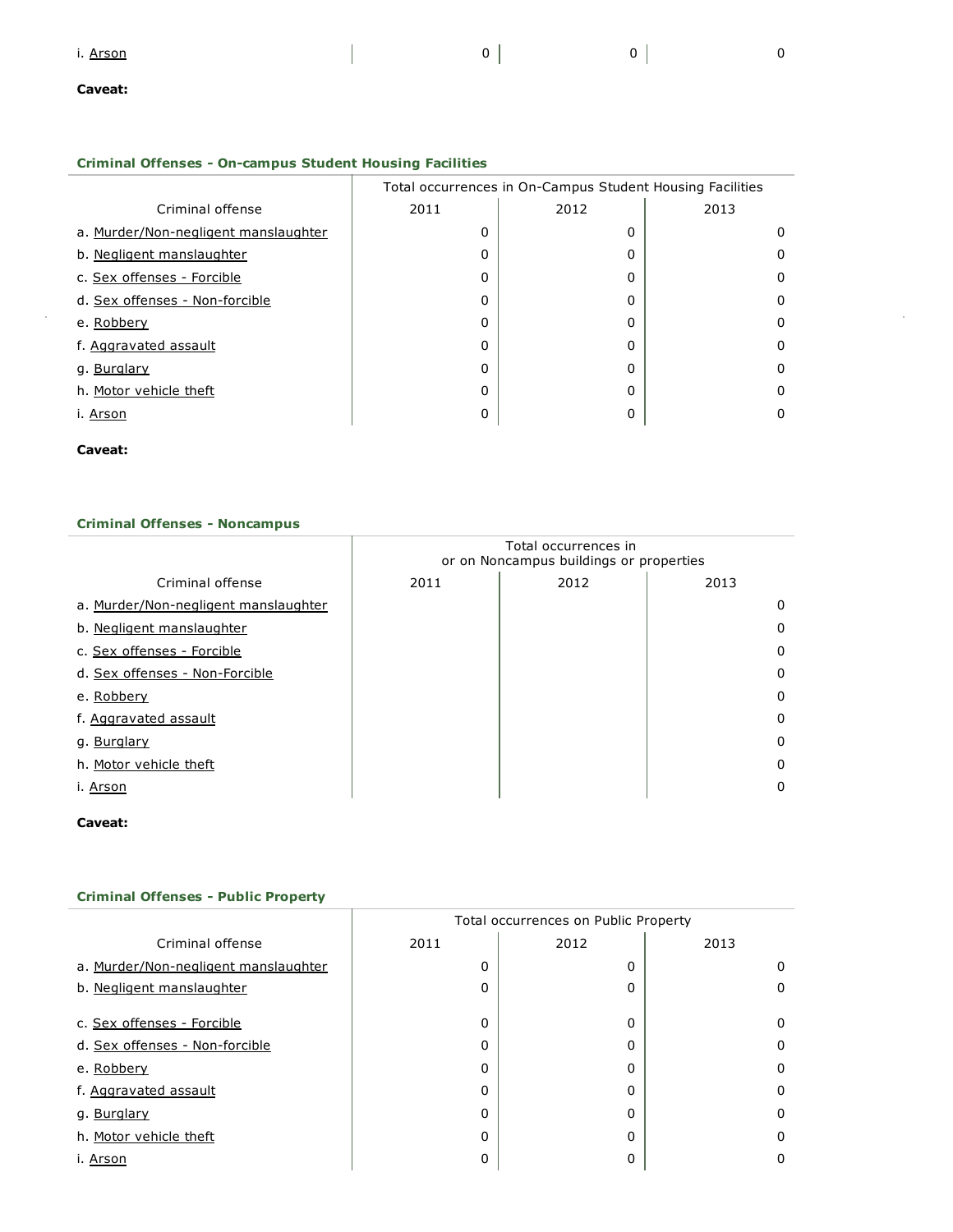

3200 West C St, Torrington, WY 82240-1699 For more information about this institution, visit [http://ewc.wy.edu](http://ewc.wy.edu/)

### Campus: Main Campus

| <b>General</b><br>3200 WEST C ST<br>TORRINGTON, WY 82240                                                                                                                                                              | <b>Security Officer</b><br>Name: Rex J. Cogdill<br><b>Title:</b> Vice President for Student Services <b>Title:</b> Vice President for Student<br>3200 West C Street<br>TORRINGTON, WY 82240<br><b>Phone: 307-532-8257</b> | <b>Fire Safety Officer</b><br>Name: Rex J. Cogdill<br>Services<br>3200 West C Street<br>TORRINGTON, WY 82240<br><b>Phone: 307-532-8257</b> |
|-----------------------------------------------------------------------------------------------------------------------------------------------------------------------------------------------------------------------|---------------------------------------------------------------------------------------------------------------------------------------------------------------------------------------------------------------------------|--------------------------------------------------------------------------------------------------------------------------------------------|
| <b>On-campus Student Housing</b><br><b>Facilities</b><br>This campus provides On-campus<br>Student Housing Facilities.<br>On-campus Student Housing Facilities<br>statistics are a subset of On-Campus<br>statistics. | <b>Local Police Crime Statistics</b><br>Local statistics are included with the<br>campus's statistics.                                                                                                                    |                                                                                                                                            |

The crime data reported by the institutions have not been subjected to independent verification by the U.S. Department of Education. Therefore, the Department cannot vouch for the accuracy of the data reported here.

Prior to the 2010 data collection, Simple assault statistics were reported as Any other crime involving bodily injury.

Criminal [Offenses](javascript:javascript:__doPostBack() | **Hate Crimes** | [Arrests](javascript:javascript:__doPostBack() | [Disciplinary](javascript:javascript:__doPostBack() Actions | Fire [Statistics](javascript:javascript:__doPostBack()

- Larceny-theft, Intimidation, and Destruction/damage/vandalism of property statistics were not collected prior to the 2010 data collection.
- As of the 2010 data collection, negligent manslaughter is no longer a category because it cannot be a hate crime.

The following hate offenses manifest evidence of prejudice based on race, religion, sexual orientation, gender, disability or ethnicity/national origin.

#### Hate Crimes - On campus

|                                          |              | Occurrences of Hate crimes |          |                                              |        |            |                               |  |  |  |  |
|------------------------------------------|--------------|----------------------------|----------|----------------------------------------------|--------|------------|-------------------------------|--|--|--|--|
|                                          | 2013         |                            |          | Category of Bias for crimes reported in 2013 |        |            |                               |  |  |  |  |
| Criminal offense                         | <b>Total</b> | Race                       | Religion | Sexual<br>orientation                        | Gender | Disability | Ethnicity/<br>National origin |  |  |  |  |
| a. Murder/ Non-negligent<br>manslaughter | 0            | 0                          | 0        |                                              | 0      |            | 0                             |  |  |  |  |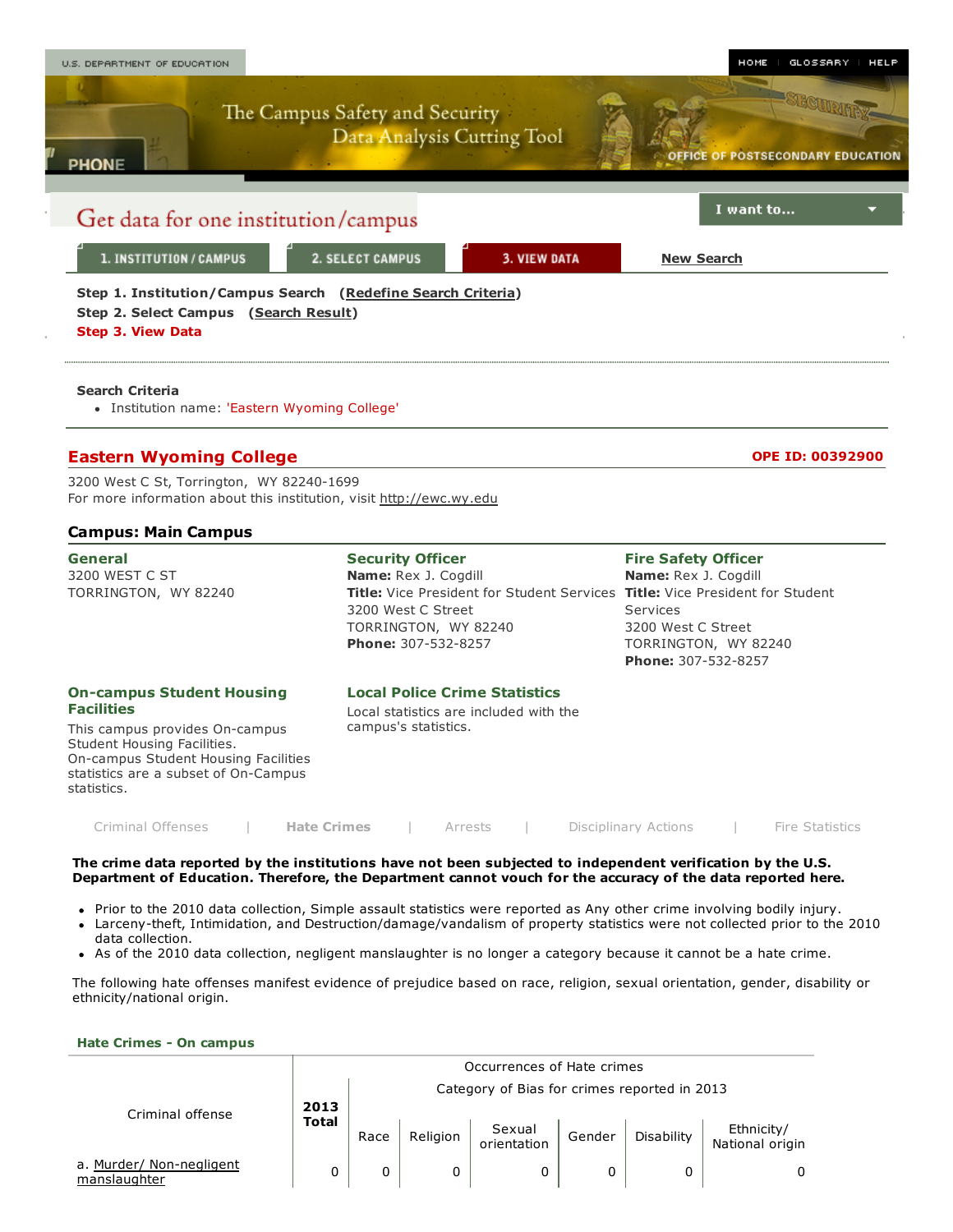| b. Negligent manslaughter                       |   |   |             |          |          |   |          |
|-------------------------------------------------|---|---|-------------|----------|----------|---|----------|
| c. Sex offenses - Forcible                      | 0 | 0 | $\Omega$    | $\Omega$ | 0        | 0 | 0        |
| d. Sex offenses - Non-forcible                  | 0 | 0 | $\Omega$    | 0        | $\Omega$ | 0 | $\Omega$ |
| e. Robbery                                      | 0 | 0 | $\Omega$    | 0        | $\Omega$ | 0 | 0        |
| f. Aggravated assault                           | 0 | 0 | $\Omega$    | 0        | 0        | 0 | $\Omega$ |
| g. Burglary                                     | 0 | 0 | $\Omega$    | 0        | 0        | 0 | $\Omega$ |
| h. Motor vehicle theft                          | 0 | 0 | $\Omega$    | 0        | $\Omega$ | 0 | 0        |
| i. Arson                                        | 0 | 0 | $\Omega$    | 0        | 0        | 0 | 0        |
| j. Simple assault                               | 0 | 0 | $\mathbf 0$ | 0        | $\Omega$ | 0 | 0        |
| k. Larceny-theft                                | 0 | 0 | $\Omega$    | 0        | $\Omega$ | 0 | 0        |
| I. Intimidation                                 | 0 | 0 | $\Omega$    | 0        | $\Omega$ | 0 | 0        |
| m. Destruction/damage/<br>vandalism of property | 0 | 0 | $\Omega$    | 0        | $\Omega$ | 0 | 0        |

|                                                 | Occurrences of Hate crimes |                                              |          |                       |              |            |                               |  |  |  |  |
|-------------------------------------------------|----------------------------|----------------------------------------------|----------|-----------------------|--------------|------------|-------------------------------|--|--|--|--|
|                                                 | 2012                       | Category of Bias for crimes reported in 2012 |          |                       |              |            |                               |  |  |  |  |
| Criminal offense                                | <b>Total</b>               | Race                                         | Religion | Sexual<br>orientation | Gender       | Disability | Ethnicity/<br>National origin |  |  |  |  |
| a. Murder/ Non-negligent<br>manslaughter        | 0                          | 0                                            | $\Omega$ | 0                     | $\Omega$     | 0          | $\Omega$                      |  |  |  |  |
| b. Negligent manslaughter                       |                            |                                              |          |                       |              |            |                               |  |  |  |  |
| c. Sex offenses - Forcible                      | 0                          | 0                                            | 0        | 0                     | 0            | 0          | 0                             |  |  |  |  |
| d. Sex offenses - Non-forcible                  | 0                          | 0                                            | 0        | 0                     | 0            | 0          | 0                             |  |  |  |  |
| e. Robbery                                      | 0                          | 0                                            | $\Omega$ | 0                     | $\Omega$     | 0          | 0                             |  |  |  |  |
| f. Aggravated assault                           | 0                          | 0                                            | 0        | 0                     | 0            | 0          | $\Omega$                      |  |  |  |  |
| g. Burglary                                     | 0                          | 0                                            | $\Omega$ | 0                     | 0            | 0          | $\Omega$                      |  |  |  |  |
| h. Motor vehicle theft                          | 0                          | 0                                            | 0        | 0                     | $\mathbf{0}$ | 0          | 0                             |  |  |  |  |
| i. Arson                                        | 0                          | 0                                            | $\Omega$ | 0                     | 0            | 0          | 0                             |  |  |  |  |
| j. Simple assault                               | 0                          | 0                                            | $\Omega$ | 0                     | 0            | 0          | 0                             |  |  |  |  |
| k. Larceny-theft                                | 0                          | 0                                            | $\Omega$ | $\Omega$              | $\mathbf{0}$ | 0          | 0                             |  |  |  |  |
| I. Intimidation                                 | 0                          | 0                                            | $\Omega$ | 0                     | $\mathbf{0}$ | 0          | $\Omega$                      |  |  |  |  |
| m. Destruction/damage/<br>vandalism of property | 0                          | 0                                            | 0        | 0                     | 0            | 0          | 0                             |  |  |  |  |

|                                          | Occurrences of Hate crimes |                                              |          |                       |          |            |                               |  |  |  |
|------------------------------------------|----------------------------|----------------------------------------------|----------|-----------------------|----------|------------|-------------------------------|--|--|--|
|                                          | 2011                       | Category of Bias for crimes reported in 2011 |          |                       |          |            |                               |  |  |  |
| Criminal offense                         | <b>Total</b>               | Race                                         | Religion | Sexual<br>orientation | Gender   | Disability | Ethnicity/<br>National origin |  |  |  |
| a. Murder/ Non-negligent<br>manslaughter | 0                          | 0                                            | $\Omega$ | 0                     | 0        | 0          | $\Omega$                      |  |  |  |
| b. Negligent manslaughter                |                            |                                              |          |                       |          |            |                               |  |  |  |
| c. Sex offenses - Forcible               | $\Omega$                   | 0                                            | $\Omega$ | O                     | 0        | 0          | $\Omega$                      |  |  |  |
| d. Sex offenses - Non-forcible           | 0                          | 0                                            | $\Omega$ | 0                     | 0        | 0          | 0                             |  |  |  |
| e. Robbery                               | 0                          | 0                                            | 0        | 0                     | 0        | 0          | 0                             |  |  |  |
| f. Aggravated assault                    | 0                          | 0                                            | $\Omega$ | 0                     | 0        | 0          | 0                             |  |  |  |
| g. Burglary                              | 0                          | 0                                            | 0        | 0                     | 0        | 0          | $\Omega$                      |  |  |  |
| h. Motor vehicle theft                   | 0                          | 0                                            | $\Omega$ | 0                     | 0        | 0          | 0                             |  |  |  |
| i. <u>Arson</u>                          | 0                          | 0                                            | 0        | 0                     | $\Omega$ | 0          | 0                             |  |  |  |
| j. Simple assault                        | 0                          | 0                                            | 0        | 0                     | 0        | 0          | 0                             |  |  |  |
| k. Larceny-theft                         | 0                          | 0                                            | 0        | 0                     | 0        | 0          | 0                             |  |  |  |
| I. Intimidation                          | 0                          | 0                                            | 0        | 0                     | 0        | 0          | $\Omega$                      |  |  |  |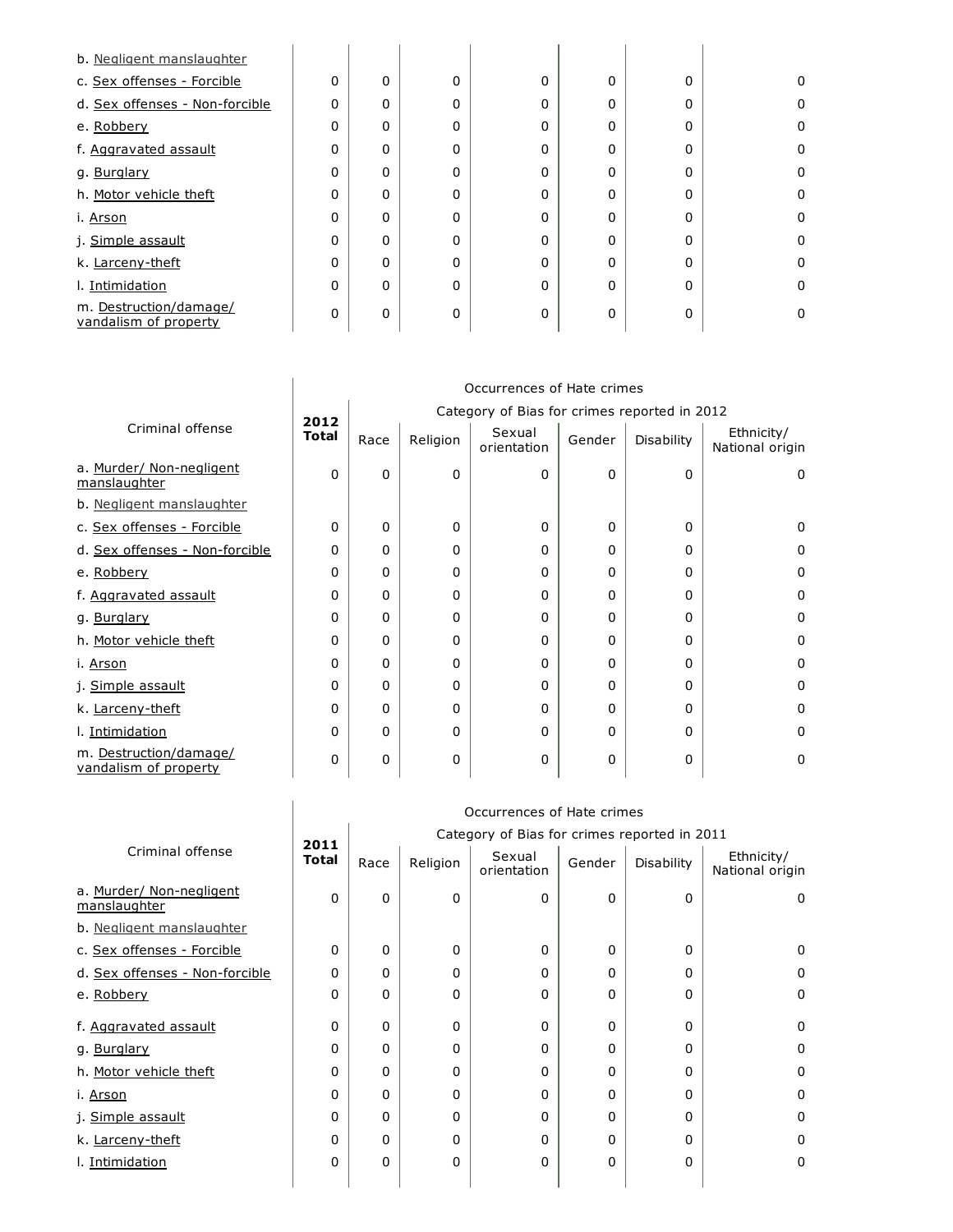| $m.$ L<br>Destruction/damage/ |  |  |  |  |
|-------------------------------|--|--|--|--|
| vandalism of property         |  |  |  |  |

# Hate Crimes - On-campus Student Housing Facilities

|                                                 | Occurrences of Hate crimes |                                              |          |                       |              |            |                               |  |  |  |
|-------------------------------------------------|----------------------------|----------------------------------------------|----------|-----------------------|--------------|------------|-------------------------------|--|--|--|
|                                                 | 2013                       | Category of Bias for crimes reported in 2013 |          |                       |              |            |                               |  |  |  |
| Criminal offense                                | <b>Total</b>               | Race                                         | Religion | Sexual<br>orientation | Gender       | Disability | Ethnicity/<br>National origin |  |  |  |
| a. Murder/ Non-negligent<br>manslaughter        | 0                          | 0                                            | $\Omega$ | 0                     | 0            | 0          | $\Omega$                      |  |  |  |
| b. Negligent manslaughter                       |                            |                                              |          |                       |              |            |                               |  |  |  |
| c. Sex offenses - Forcible                      | 0                          | 0                                            | $\Omega$ | 0                     | 0            | 0          | $\Omega$                      |  |  |  |
| d. Sex offenses - Non-forcible                  | 0                          | 0                                            | $\Omega$ | 0                     | 0            | 0          | 0                             |  |  |  |
| e. Robbery                                      | 0                          | 0                                            | 0        | 0                     | 0            | 0          | 0                             |  |  |  |
| f. Aggravated assault                           | 0                          | 0                                            | 0        | 0                     | 0            | 0          | 0                             |  |  |  |
| g. Burglary                                     | 0                          | 0                                            | 0        | 0                     | $\mathbf{0}$ | 0          | 0                             |  |  |  |
| h. Motor vehicle theft                          | 0                          | 0                                            | 0        | 0                     | $\mathbf{0}$ | 0          | 0                             |  |  |  |
| i. Arson                                        | 0                          | 0                                            | $\Omega$ | 0                     | $\mathbf{0}$ | 0          | 0                             |  |  |  |
| j. Simple assault                               | 0                          | 0                                            | $\Omega$ | 0                     | $\mathbf{0}$ | 0          | 0                             |  |  |  |
| k. Larceny-theft                                | 0                          | 0                                            | $\Omega$ | 0                     | 0            | 0          | 0                             |  |  |  |
| I. Intimidation                                 | 0                          | 0                                            | 0        | 0                     | $\mathbf{0}$ | 0          | $\Omega$                      |  |  |  |
| m. Destruction/damage/<br>vandalism of property | 0                          | 0                                            | 0        | 0                     | 0            | 0          | 0                             |  |  |  |

|                                                 | Occurrences of Hate crimes |                                              |          |                       |        |            |                               |  |  |
|-------------------------------------------------|----------------------------|----------------------------------------------|----------|-----------------------|--------|------------|-------------------------------|--|--|
|                                                 | 2012                       | Category of Bias for crimes reported in 2012 |          |                       |        |            |                               |  |  |
| Criminal offense                                | Total                      | Race                                         | Religion | Sexual<br>orientation | Gender | Disability | Ethnicity/<br>National origin |  |  |
| a. Murder/ Non-negligent,<br>manslaughter       | 0                          | $\Omega$                                     | $\Omega$ | 0                     | 0      | 0          | 0                             |  |  |
| b. Negligent manslaughter                       |                            |                                              |          |                       |        |            |                               |  |  |
| c. Sex offenses - Forcible                      | 0                          | $\Omega$                                     | $\Omega$ | 0                     | 0      | 0          | $\Omega$                      |  |  |
| d. Sex offenses - Non-forcible                  | 0                          | $\Omega$                                     | $\Omega$ | $\Omega$              | 0      | 0          | $\Omega$                      |  |  |
| e. Robbery                                      | 0                          | $\Omega$                                     | 0        | $\Omega$              | 0      | 0          | $\Omega$                      |  |  |
| f. Aggravated assault                           | 0                          | $\Omega$                                     | 0        | $\Omega$              | 0      | 0          | $\Omega$                      |  |  |
| g. Burglary                                     | $\Omega$                   | $\Omega$                                     | 0        | $\Omega$              | 0      | 0          | $\Omega$                      |  |  |
| h. Motor vehicle theft                          | 0                          | $\Omega$                                     | 0        | 0                     | 0      | 0          | 0                             |  |  |
| i. Arson                                        | 0                          | $\Omega$                                     | 0        | 0                     | 0      | 0          | 0                             |  |  |
| j. Simple assault                               | 0                          | $\Omega$                                     | $\Omega$ | $\Omega$              | 0      | 0          | $\Omega$                      |  |  |
| k. Larceny-theft                                | 0                          | $\Omega$                                     | 0        | 0                     | 0      | 0          | $\Omega$                      |  |  |
| l. Intimidation                                 | 0                          | $\Omega$                                     | $\Omega$ | $\Omega$              | 0      | $\Omega$   | $\Omega$                      |  |  |
| m. Destruction/damage/<br>vandalism of property | 0                          | $\mathbf{0}$                                 | 0        | $\Omega$              | 0      | 0          | 0                             |  |  |

|                                           | Occurrences of Hate crimes |                                              |          |                       |        |            |                               |  |
|-------------------------------------------|----------------------------|----------------------------------------------|----------|-----------------------|--------|------------|-------------------------------|--|
|                                           |                            | Category of Bias for crimes reported in 2011 |          |                       |        |            |                               |  |
| Criminal offense                          | 2011<br><b>Total</b>       | Race                                         | Religion | Sexual<br>orientation | Gender | Disability | Ethnicity/<br>National origin |  |
| a. Murder/ Non-negligent,<br>manslaughter |                            |                                              |          |                       | 0      |            |                               |  |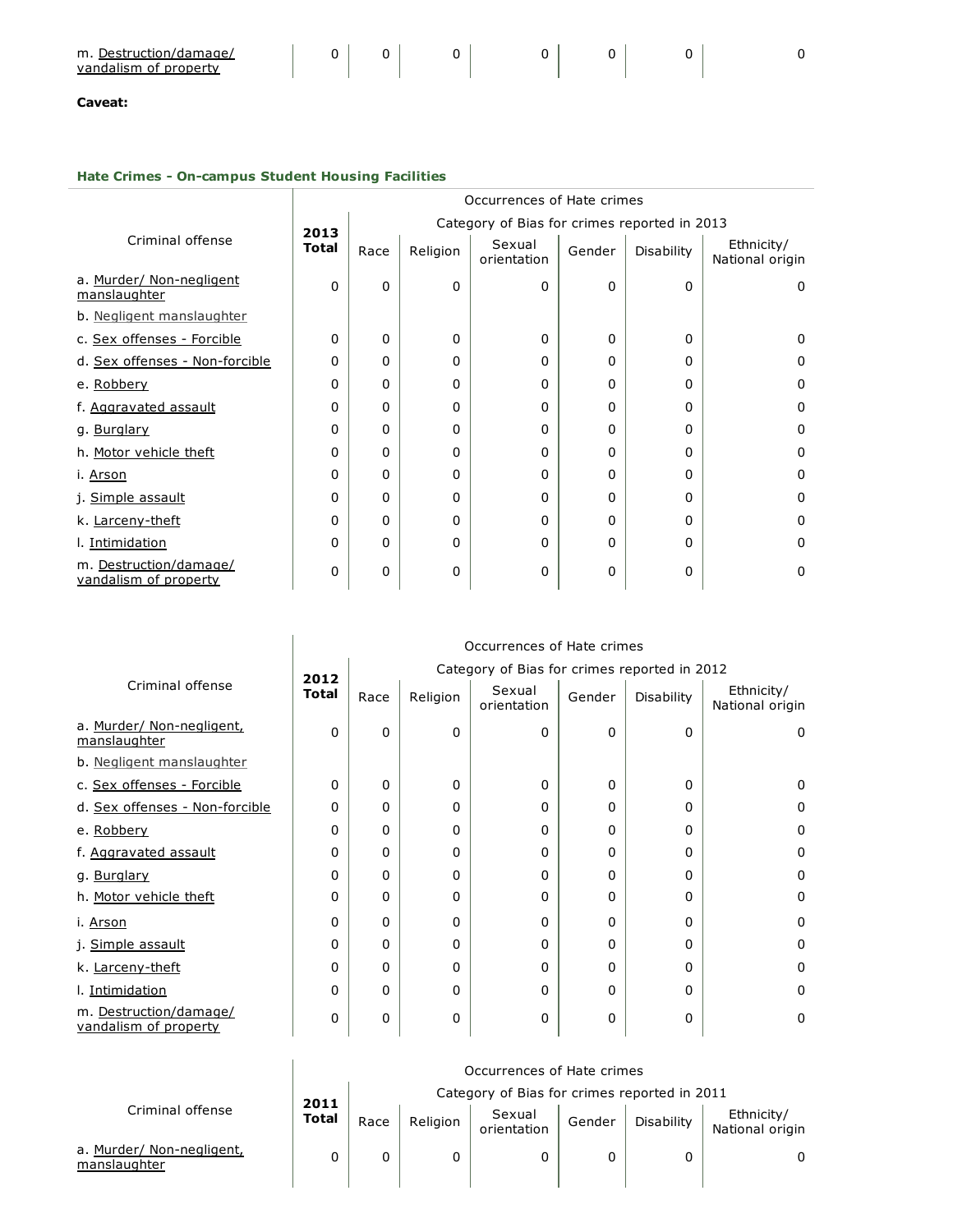| b. Negligent manslaughter                       |   |              |          |          |              |   |          |
|-------------------------------------------------|---|--------------|----------|----------|--------------|---|----------|
| c. Sex offenses - Forcible                      | 0 | $\Omega$     | $\Omega$ | $\Omega$ | 0            | 0 | 0        |
| d. Sex offenses - Non-forcible                  | 0 | $\Omega$     | $\Omega$ | $\Omega$ | $\mathbf{0}$ | 0 | 0        |
| e. Robbery                                      | 0 | 0            | 0        | 0        | $\mathbf{0}$ | 0 | 0        |
| f. Aggravated assault                           | 0 | $\Omega$     | $\Omega$ | $\Omega$ | $\mathbf 0$  | 0 | $\Omega$ |
| g. Burglary                                     | 0 | $\Omega$     | $\Omega$ | $\Omega$ | $\mathbf{0}$ | 0 | 0        |
| h. Motor vehicle theft                          | 0 | $\Omega$     | $\Omega$ | $\Omega$ | $\mathbf 0$  | 0 | 0        |
| i. Arson                                        | 0 | 0            | $\Omega$ | $\Omega$ | $\mathbf{0}$ | 0 | $\Omega$ |
| j. Simple assault                               | 0 | $\Omega$     | $\Omega$ | $\Omega$ | $\mathbf{0}$ | 0 | $\Omega$ |
| k. Larceny-theft                                | 0 | $\Omega$     | $\Omega$ | $\Omega$ | $\mathbf{0}$ | 0 | $\Omega$ |
| I. Intimidation                                 | 0 | $\Omega$     | $\Omega$ | $\Omega$ | $\Omega$     | 0 | $\Omega$ |
| m. Destruction/damage/<br>vandalism of property | 0 | $\mathbf{0}$ | $\Omega$ | 0        | $\mathbf{0}$ | 0 | 0        |

ł,

## Caveat:

 $\hat{\boldsymbol{\beta}}$ 

### Hate Crimes - Noncampus

|                                                 | Occurrences of Hate crimes |                                              |          |                       |        |            |                               |  |
|-------------------------------------------------|----------------------------|----------------------------------------------|----------|-----------------------|--------|------------|-------------------------------|--|
|                                                 | 2013                       | Category of Bias for crimes reported in 2013 |          |                       |        |            |                               |  |
| Criminal offense                                | <b>Total</b>               | Race                                         | Religion | Sexual<br>orientation | Gender | Disability | Ethnicity/<br>National origin |  |
| a. Murder/ Non-negligent<br>manslaughter        | 0                          | 0                                            | 0        | 0                     | 0      | 0          | 0                             |  |
| b. Negligent manslaughter                       |                            |                                              |          |                       |        |            |                               |  |
| c. Sex offenses - Forcible                      | 0                          | 0                                            | 0        | 0                     | 0      | 0          | 0                             |  |
| d. Sex offenses - Non-forcible                  | 0                          | 0                                            | 0        | 0                     | 0      | 0          | 0                             |  |
| e. Robbery                                      | 0                          | 0                                            | 0        | 0                     | 0      | 0          | 0                             |  |
| f. Aggravated assault                           | 0                          | 0                                            | 0        | 0                     | 0      | 0          | 0                             |  |
| g. Burglary                                     | 0                          | 0                                            | 0        | 0                     | 0      | 0          | 0                             |  |
| h. Motor vehicle theft                          | 0                          | 0                                            | 0        | 0                     | 0      | 0          | 0                             |  |
| i. Arson                                        | 0                          | 0                                            | 0        | 0                     | 0      | 0          | 0                             |  |
| j. Simple assault                               | 0                          | 0                                            | $\Omega$ | 0                     | 0      | 0          | $\Omega$                      |  |
| k. Larceny-theft                                | 0                          | 0                                            | 0        | 0                     | 0      | 0          | 0                             |  |
| I. Intimidation                                 | 0                          | 0                                            | 0        | 0                     | 0      | 0          | 0                             |  |
| m. Destruction/damage/<br>vandalism of property | 0                          | 0                                            | 0        | 0                     | 0      | 0          | $\Omega$                      |  |

|                                           | Occurrences of Hate crimes |      |                                              |                       |        |            |                               |  |  |  |
|-------------------------------------------|----------------------------|------|----------------------------------------------|-----------------------|--------|------------|-------------------------------|--|--|--|
|                                           | 2012                       |      | Category of Bias for crimes reported in 2012 |                       |        |            |                               |  |  |  |
| Criminal offense                          | Total                      | Race | Religion                                     | Sexual<br>orientation | Gender | Disability | Ethnicity/<br>National origin |  |  |  |
| a. Murder/ Non-negligent,<br>manslaughter |                            |      |                                              |                       |        |            |                               |  |  |  |
| b. Negligent manslaughter                 |                            |      |                                              |                       |        |            |                               |  |  |  |
| c. Sex offenses - Forcible                |                            |      |                                              |                       |        |            |                               |  |  |  |
| d. Sex offenses - Non-forcible            |                            |      |                                              |                       |        |            |                               |  |  |  |
| e. Robbery                                |                            |      |                                              |                       |        |            |                               |  |  |  |
| f. Aggravated assault                     |                            |      |                                              |                       |        |            |                               |  |  |  |
| g. Burglary                               |                            |      |                                              |                       |        |            |                               |  |  |  |
| h. Motor vehicle theft                    |                            |      |                                              |                       |        |            |                               |  |  |  |
| i. Arson                                  |                            |      |                                              |                       |        |            |                               |  |  |  |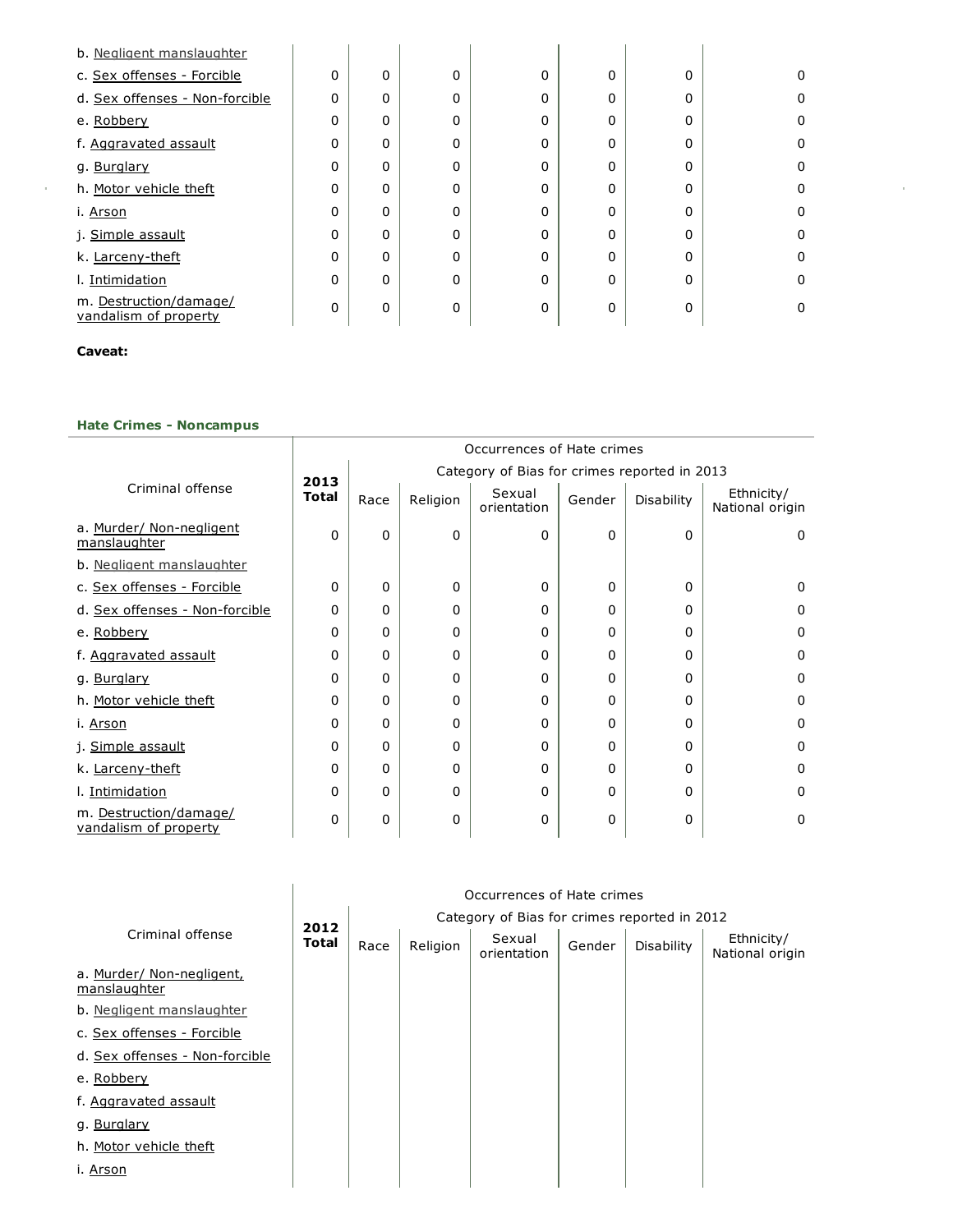| j. Simple assault<br>k. Larceny-theft           |  |  |  |
|-------------------------------------------------|--|--|--|
| I. Intimidation                                 |  |  |  |
| m. Destruction/damage/<br>vandalism of property |  |  |  |

|                                                 | Occurrences of Hate crimes |                                              |          |                       |        |                   |                               |  |  |
|-------------------------------------------------|----------------------------|----------------------------------------------|----------|-----------------------|--------|-------------------|-------------------------------|--|--|
|                                                 | 2011                       | Category of Bias for crimes reported in 2011 |          |                       |        |                   |                               |  |  |
| Criminal offense                                | <b>Total</b>               | Race                                         | Religion | Sexual<br>orientation | Gender | <b>Disability</b> | Ethnicity/<br>National origin |  |  |
| a. Murder/ Non-negligent,<br>manslaughter       |                            |                                              |          |                       |        |                   |                               |  |  |
| b. Negligent manslaughter                       |                            |                                              |          |                       |        |                   |                               |  |  |
| c. Sex offenses - Forcible                      |                            |                                              |          |                       |        |                   |                               |  |  |
| d. Sex offenses - Non-forcible                  |                            |                                              |          |                       |        |                   |                               |  |  |
| e. Robbery                                      |                            |                                              |          |                       |        |                   |                               |  |  |
| f. Aggravated assault                           |                            |                                              |          |                       |        |                   |                               |  |  |
| g. Burglary                                     |                            |                                              |          |                       |        |                   |                               |  |  |
| h. Motor vehicle theft                          |                            |                                              |          |                       |        |                   |                               |  |  |
| i. Arson                                        |                            |                                              |          |                       |        |                   |                               |  |  |
| j. Simple assault                               |                            |                                              |          |                       |        |                   |                               |  |  |
| k. Larceny-theft                                |                            |                                              |          |                       |        |                   |                               |  |  |
| I. Intimidation                                 |                            |                                              |          |                       |        |                   |                               |  |  |
| m. Destruction/damage/<br>vandalism of property |                            |                                              |          |                       |        |                   |                               |  |  |

## Hate Crimes - Public Property

|                                                 |              | Occurrences of Hate crimes                   |          |                       |              |            |                               |  |  |
|-------------------------------------------------|--------------|----------------------------------------------|----------|-----------------------|--------------|------------|-------------------------------|--|--|
|                                                 | 2013         | Category of Bias for crimes reported in 2013 |          |                       |              |            |                               |  |  |
| Criminal offense                                | <b>Total</b> | Race                                         | Religion | Sexual<br>orientation | Gender       | Disability | Ethnicity/<br>National origin |  |  |
| a. Murder/ Non-negligent<br>manslaughter        | 0            | $\Omega$                                     | 0        | 0                     | 0            | 0          | $\Omega$                      |  |  |
| b. Negligent manslaughter                       |              |                                              |          |                       |              |            |                               |  |  |
| c. Sex offenses - Forcible                      | 0            | 0                                            | 0        | 0                     | 0            | 0          | 0                             |  |  |
| d. Sex offenses - Non-forcible                  | 0            | 0                                            | 0        | 0                     | 0            | 0          | 0                             |  |  |
| e. Robbery                                      | 0            | $\Omega$                                     | 0        | 0                     | 0            | 0          | $\Omega$                      |  |  |
| f. Aggravated assault                           | 0            | $\Omega$                                     | 0        | 0                     | 0            | 0          | 0                             |  |  |
| g. Burglary                                     | 0            | $\Omega$                                     | 0        | 0                     | 0            | 0          | 0                             |  |  |
| h. Motor vehicle theft                          | 0            | 0                                            | 0        | 0                     | 0            | 0          | 0                             |  |  |
| i. <u>Arson</u>                                 | 0            | $\Omega$                                     | $\Omega$ | 0                     | $\Omega$     | 0          | 0                             |  |  |
| j. Simple assault                               | 0            | $\Omega$                                     | $\Omega$ | 0                     | $\Omega$     | $\Omega$   | 0                             |  |  |
| k. Larceny-theft                                | 0            | $\Omega$                                     | 0        | 0                     | 0            | 0          | 0                             |  |  |
| I. Intimidation                                 | 0            | 0                                            | 0        | 0                     | 0            | 0          | $\Omega$                      |  |  |
| m. Destruction/damage/<br>vandalism of property | 0            | $\Omega$                                     | 0        | 0                     | $\mathbf{0}$ | 0          | 0                             |  |  |

|                  | Occurrences of Hate crimes |  |                                              |  |  |  |  |  |  |
|------------------|----------------------------|--|----------------------------------------------|--|--|--|--|--|--|
|                  | 2012                       |  | Category of Bias for crimes reported in 2012 |  |  |  |  |  |  |
| Criminal offense |                            |  |                                              |  |  |  |  |  |  |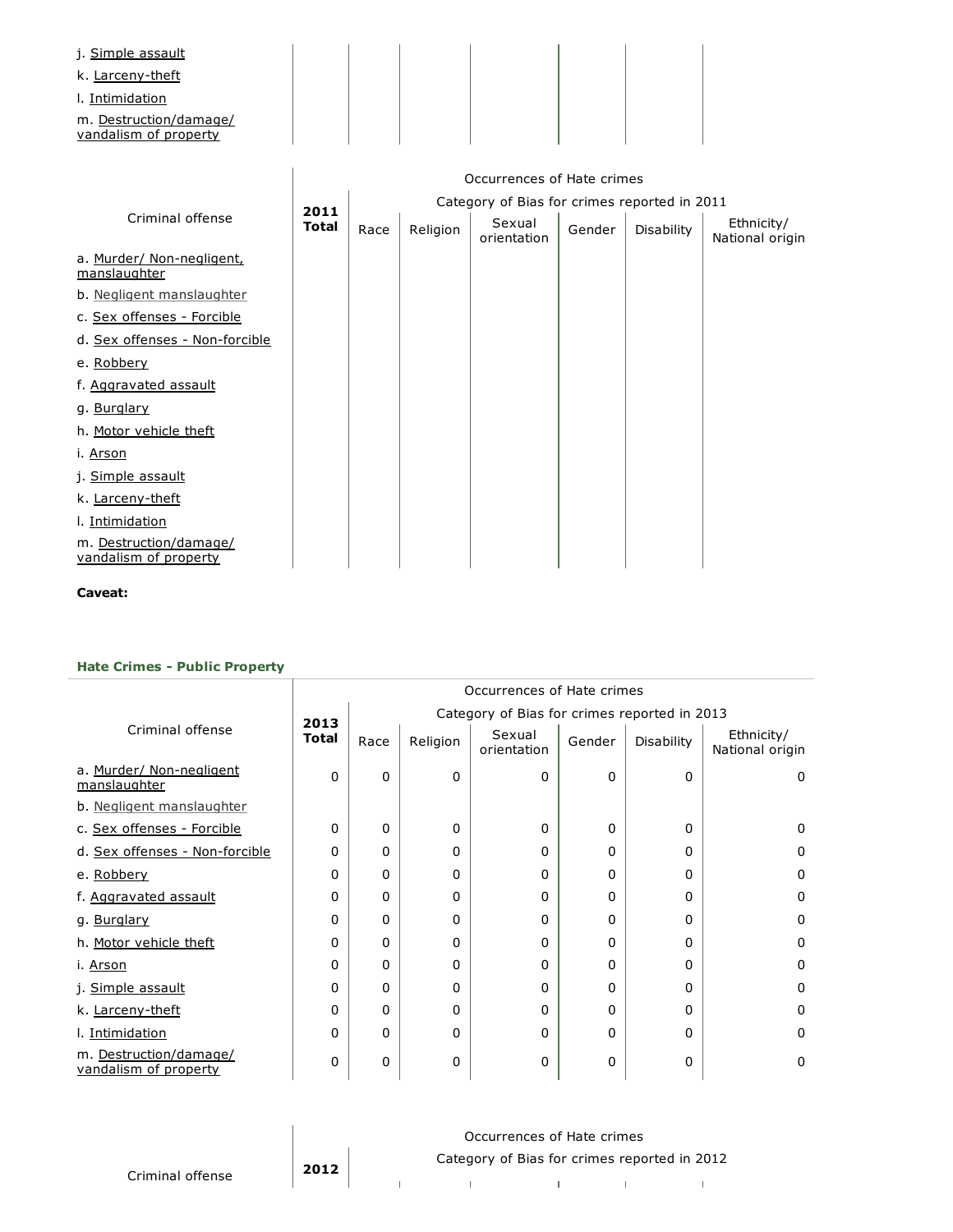|                                                 | <b>Total</b> | Race         | Religion | Sexual<br>orientation | Gender   | Disability   | Ethnicity/<br>National origin |
|-------------------------------------------------|--------------|--------------|----------|-----------------------|----------|--------------|-------------------------------|
| a. Murder/ Non-negligent,<br>manslaughter       | $\Omega$     | 0            | $\Omega$ | $\mathbf{0}$          | 0        | 0            | 0                             |
| b. Negligent manslaughter                       |              |              |          |                       |          |              |                               |
| c. Sex offenses - Forcible                      | $\Omega$     | $\Omega$     | $\Omega$ | 0                     | $\Omega$ | $\Omega$     | 0                             |
| d. Sex offenses - Non-forcible                  | $\Omega$     | $\Omega$     | 0        | 0                     | 0        | 0            | 0                             |
| e. Robbery                                      | $\Omega$     | $\Omega$     | $\Omega$ | 0                     | 0        | 0            | $\mathbf 0$                   |
| f. Aggravated assault                           | $\Omega$     | 0            | 0        | 0                     | 0        | 0            | 0                             |
| g. Burglary                                     | $\mathbf 0$  | $\mathbf{0}$ | 0        | 0                     | 0        | $\Omega$     | 0                             |
| h. Motor vehicle theft                          | $\Omega$     | $\Omega$     | 0        | 0                     | $\Omega$ | 0            | 0                             |
| i. <u>Arson</u>                                 | 0            | $\Omega$     | $\Omega$ | 0                     | 0        | 0            | $\mathbf 0$                   |
| j. Simple assault                               | $\Omega$     | $\mathbf{0}$ | 0        | 0                     | 0        | 0            | 0                             |
| k. Larceny-theft                                | $\Omega$     | $\Omega$     | 0        | 0                     | $\Omega$ | 0            | 0                             |
| I. Intimidation                                 | $\Omega$     | $\Omega$     | $\Omega$ | 0                     | 0        | 0            | $\mathbf 0$                   |
| m. Destruction/damage/<br>vandalism of property | 0            | $\mathbf{0}$ | $\Omega$ | 0                     | 0        | $\mathbf{0}$ | $\mathbf 0$                   |

|                                                 | Occurrences of Hate crimes |                                              |          |                       |              |            |                               |  |  |
|-------------------------------------------------|----------------------------|----------------------------------------------|----------|-----------------------|--------------|------------|-------------------------------|--|--|
|                                                 | 2011                       | Category of Bias for crimes reported in 2011 |          |                       |              |            |                               |  |  |
| Criminal offense                                | <b>Total</b>               | Race                                         | Religion | Sexual<br>orientation | Gender       | Disability | Ethnicity/<br>National origin |  |  |
| a. Murder/ Non-negligent,<br>manslaughter       | 0                          | $\Omega$                                     | $\Omega$ | $\Omega$              | $\mathbf{0}$ | $\Omega$   | 0                             |  |  |
| b. Negligent manslaughter                       |                            |                                              |          |                       |              |            |                               |  |  |
| c. Sex offenses - Forcible                      | 0                          | $\Omega$                                     | $\Omega$ | $\mathbf{0}$          | $\Omega$     | 0          | 0                             |  |  |
| d. Sex offenses - Non-forcible                  | 0                          | $\Omega$                                     | 0        | 0                     | 0            | 0          | 0                             |  |  |
| e. Robbery                                      | 0                          | $\Omega$                                     | 0        | 0                     | 0            | 0          | 0                             |  |  |
| f. Aggravated assault                           | 0                          | $\Omega$                                     | 0        | $\Omega$              | $\Omega$     | 0          | 0                             |  |  |
| g. Burglary                                     | 0                          | $\Omega$                                     | 0        | 0                     | $\Omega$     | 0          | 0                             |  |  |
| h. Motor vehicle theft                          | 0                          | $\Omega$                                     | 0        | 0                     | 0            | 0          | 0                             |  |  |
| i. Arson                                        | 0                          | $\Omega$                                     | 0        | 0                     | 0            | 0          | 0                             |  |  |
| j. Simple assault                               | 0                          | $\Omega$                                     | $\Omega$ | $\Omega$              | $\Omega$     | 0          | $\Omega$                      |  |  |
| k. Larceny-theft                                | 0                          | $\Omega$                                     | $\Omega$ | $\Omega$              | 0            | 0          | $\Omega$                      |  |  |
| I. Intimidation                                 | 0                          | $\Omega$                                     | 0        | 0                     | $\Omega$     | 0          | $\Omega$                      |  |  |
| m. Destruction/damage/<br>vandalism of property | 0                          | 0                                            | $\Omega$ | 0                     | 0            | 0          | 0                             |  |  |

OPE [Home](http://www.ed.gov/about/offices/list/ope/index.html) | [Information](http://www2.ed.gov/students/prep/college/index.html) for Students | [Planning](http://www.ed.gov/about/offices/list/ope/plan.html) for College | [Policy](http://www.ed.gov/about/offices/list/ope/policy.html) | Student Aid [Professionals](http://www.ed.gov/about/offices/list/fsa/index.html) | Campus [Security](http://www.ed.gov/admins/lead/safety/campus.html) | OPE [Program](http://www.ed.gov/finaid/prof/resources/data/ope.html) Data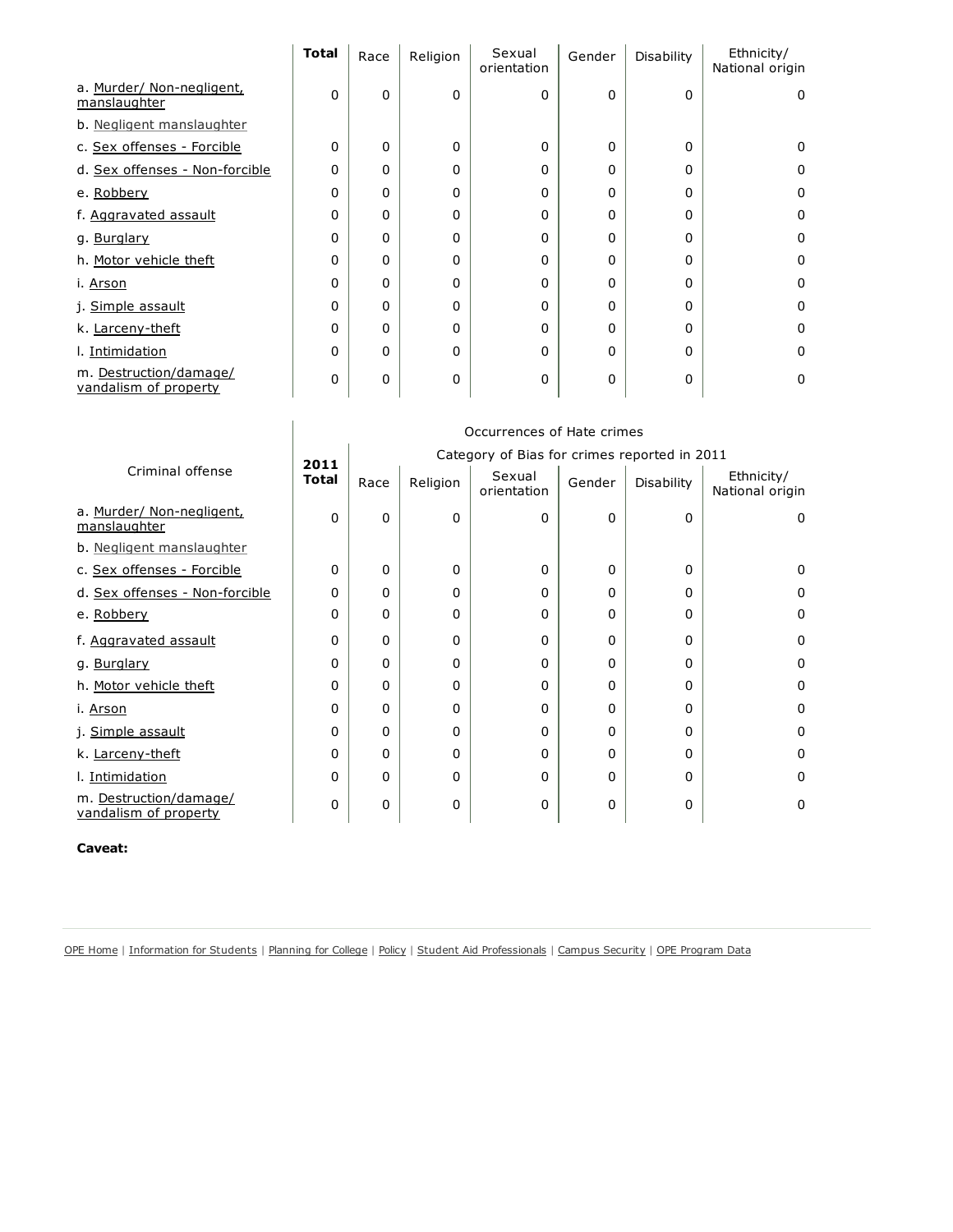

### The crime data reported by the institutions have not been subjected to independent verification by the U.S. Department of Education. Therefore, the Department cannot vouch for the accuracy of the data reported here.

#### Arrests - On campus

|                                        | Number of Arrests |      |      |  |  |  |  |  |  |
|----------------------------------------|-------------------|------|------|--|--|--|--|--|--|
| Law Violation                          | 2011              | 2012 | 2013 |  |  |  |  |  |  |
| a. Weapons: carrying, possessing, etc. |                   |      |      |  |  |  |  |  |  |
| b. Drug abuse violations               |                   |      |      |  |  |  |  |  |  |
| c. Liguor law violations               | 0                 |      |      |  |  |  |  |  |  |

#### Caveat: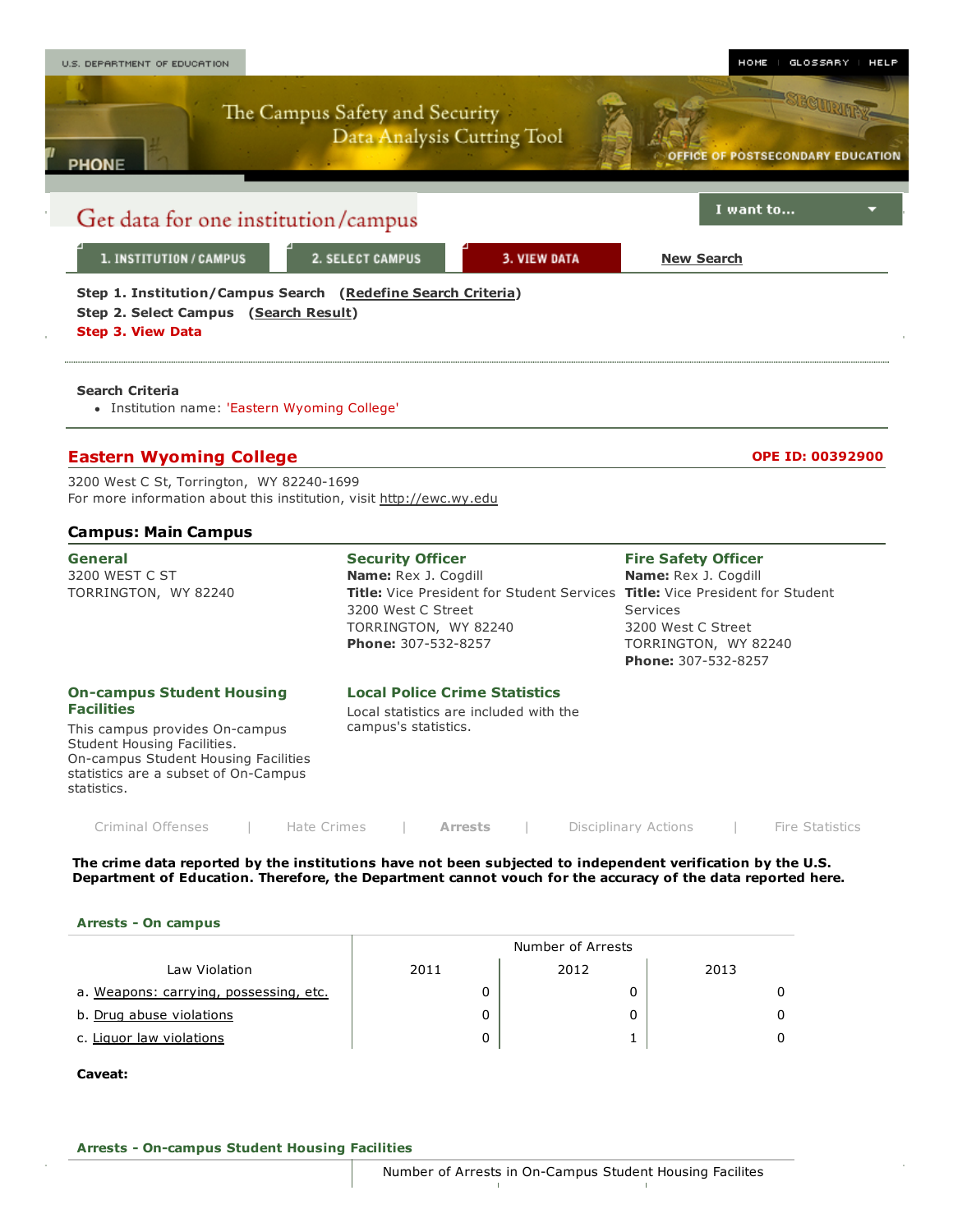| Law Violation                          | 2011 | 2012 | 2013 |
|----------------------------------------|------|------|------|
| a. Weapons: carrying, possessing, etc. |      |      |      |
| b. Drug abuse violations               |      |      |      |
| c. Liguor law violations               |      |      |      |

## Arrests - Noncampus

|                                        | Number of Arrests |      |      |  |  |  |
|----------------------------------------|-------------------|------|------|--|--|--|
| Law Violation                          | 2011              | 2012 | 2013 |  |  |  |
| a. Weapons: carrying, possessing, etc. |                   |      |      |  |  |  |
| b. Drug abuse violations               |                   |      |      |  |  |  |
| c. Liquor law violations               |                   |      |      |  |  |  |

### Caveat:

## **Arrests - Public Property**

|                                        | Number of Arrests |      |      |  |  |  |  |  |
|----------------------------------------|-------------------|------|------|--|--|--|--|--|
| Crime                                  | 2011              | 2012 | 2013 |  |  |  |  |  |
| a. Weapons: carrying, possessing, etc. |                   |      |      |  |  |  |  |  |
| b. Drug abuse violations               |                   |      |      |  |  |  |  |  |
| c. Liguor law violations               | ∠                 | 0    |      |  |  |  |  |  |

### Caveat:

OPE [Home](http://www.ed.gov/about/offices/list/ope/index.html) | [Information](http://www2.ed.gov/students/prep/college/index.html) for Students | [Planning](http://www.ed.gov/about/offices/list/ope/plan.html) for College | [Policy](http://www.ed.gov/about/offices/list/ope/policy.html) | Student Aid [Professionals](http://www.ed.gov/about/offices/list/fsa/index.html) | Campus [Security](http://www.ed.gov/admins/lead/safety/campus.html) | OPE [Program](http://www.ed.gov/finaid/prof/resources/data/ope.html) Data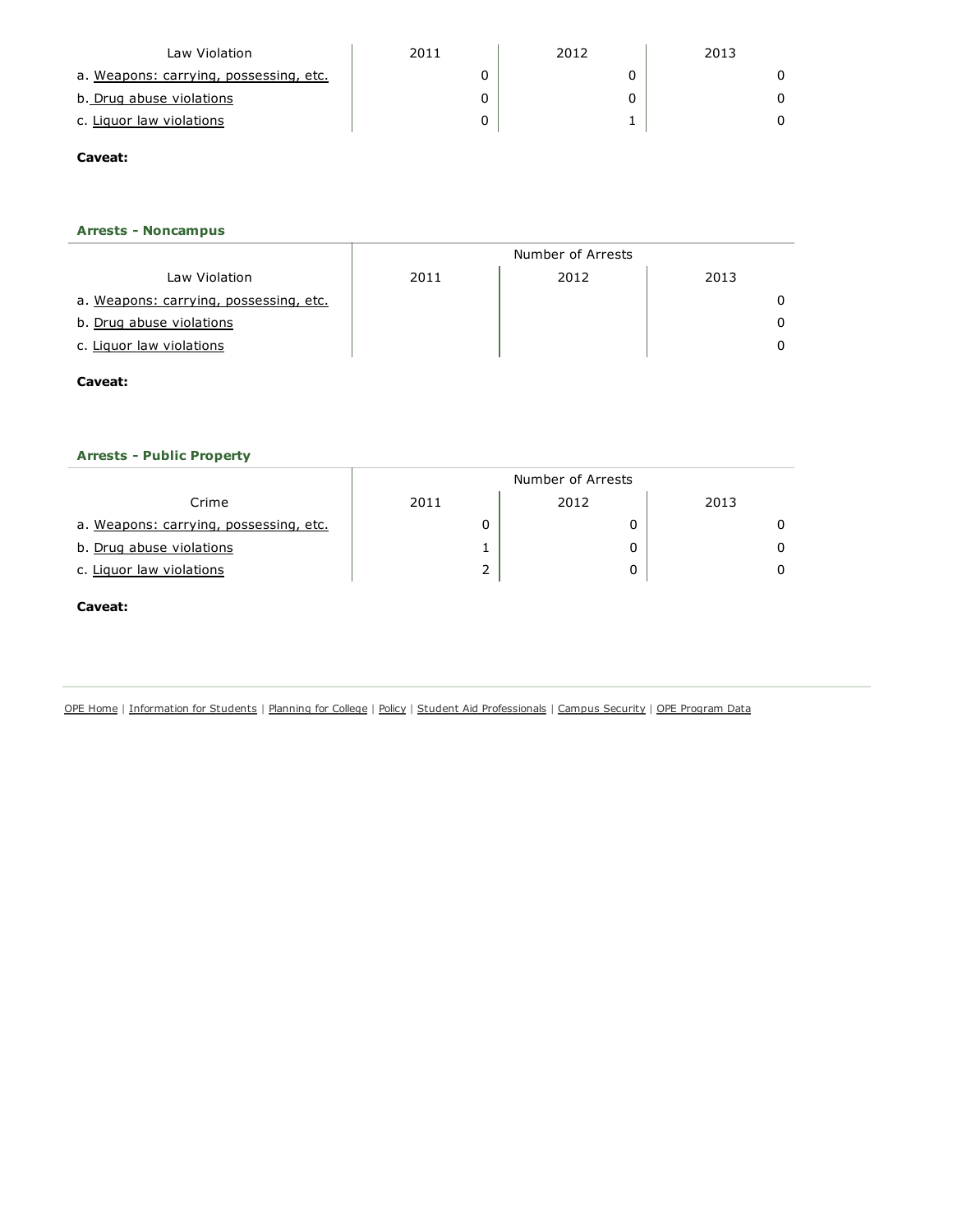

#### The crime data reported by the institutions have not been subjected to independent verification by the U.S. Department of Education. Therefore, the Department cannot vouch for the accuracy of the data reported here.

#### Disciplinary Actions - On campus

|                                        | Number of persons referred for Disciplinary Action |      |      |  |  |  |  |  |
|----------------------------------------|----------------------------------------------------|------|------|--|--|--|--|--|
| Law Violation                          | 2011                                               | 2012 | 2013 |  |  |  |  |  |
| a. Weapons: carrying, possessing, etc. |                                                    |      |      |  |  |  |  |  |
| b. Drug abuse violations               |                                                    |      |      |  |  |  |  |  |
| c. Liquor law violations               |                                                    |      |      |  |  |  |  |  |

#### Caveat:

#### Disciplinary Actions - On-campus Student Housing Facilities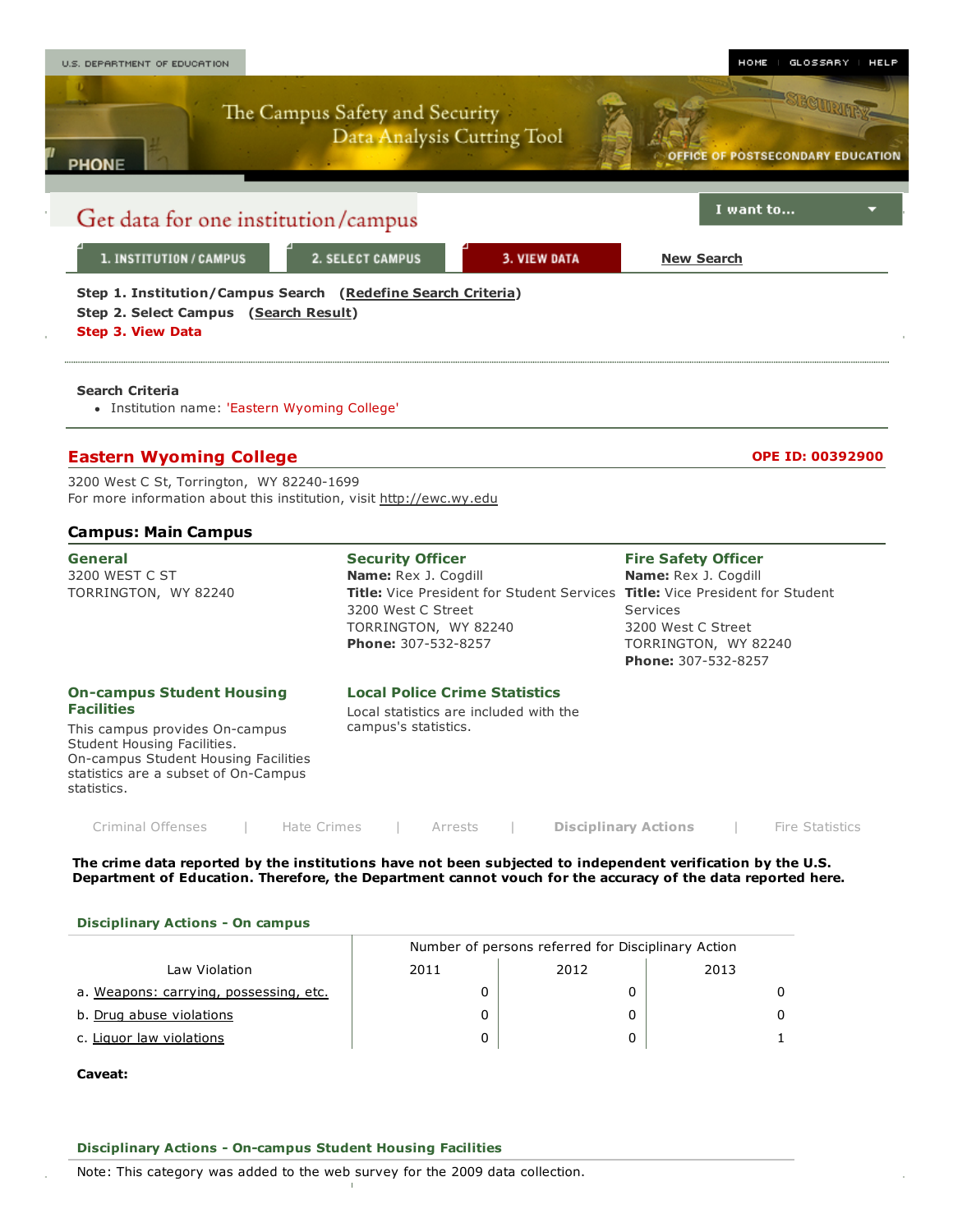|                                        | Number of persons referred for Disciplinary Action |      |      |  |  |  |  |
|----------------------------------------|----------------------------------------------------|------|------|--|--|--|--|
| Law Violation                          | 2011                                               | 2012 | 2013 |  |  |  |  |
| a. Weapons: carrying, possessing, etc. |                                                    |      | 0    |  |  |  |  |
| b. Drug abuse violations               |                                                    |      | 0    |  |  |  |  |
| c. Liguor law violations               |                                                    |      | 0    |  |  |  |  |

## **Disciplinary Actions - Noncampus**

|                                        | Number of persons referred for Disciplinary Action |      |              |  |  |  |  |
|----------------------------------------|----------------------------------------------------|------|--------------|--|--|--|--|
| Law Violation                          | 2011                                               | 2012 | 2013         |  |  |  |  |
| a. Weapons: carrying, possessing, etc. |                                                    |      |              |  |  |  |  |
| b. Drug abuse violations               |                                                    |      | <sup>0</sup> |  |  |  |  |
| c. Liguor law violations               |                                                    |      |              |  |  |  |  |

# Caveat:

### **Disciplinary Actions - Public Property**

|                                        | Number of persons referred for Disciplinary Action |      |      |  |  |  |  |  |
|----------------------------------------|----------------------------------------------------|------|------|--|--|--|--|--|
| Law Violation                          | 2011                                               | 2012 | 2013 |  |  |  |  |  |
| a. Weapons: carrying, possessing, etc. |                                                    |      |      |  |  |  |  |  |
| b. Drug abuse violations               |                                                    |      |      |  |  |  |  |  |
| c. Liquor law violations               |                                                    |      |      |  |  |  |  |  |

### Caveat:

OPE [Home](http://www.ed.gov/about/offices/list/ope/index.html) | [Information](http://www2.ed.gov/students/prep/college/index.html) for Students | [Planning](http://www.ed.gov/about/offices/list/ope/plan.html) for College | [Policy](http://www.ed.gov/about/offices/list/ope/policy.html) | Student Aid [Professionals](http://www.ed.gov/about/offices/list/fsa/index.html) | Campus [Security](http://www.ed.gov/admins/lead/safety/campus.html) | OPE [Program](http://www.ed.gov/finaid/prof/resources/data/ope.html) Data